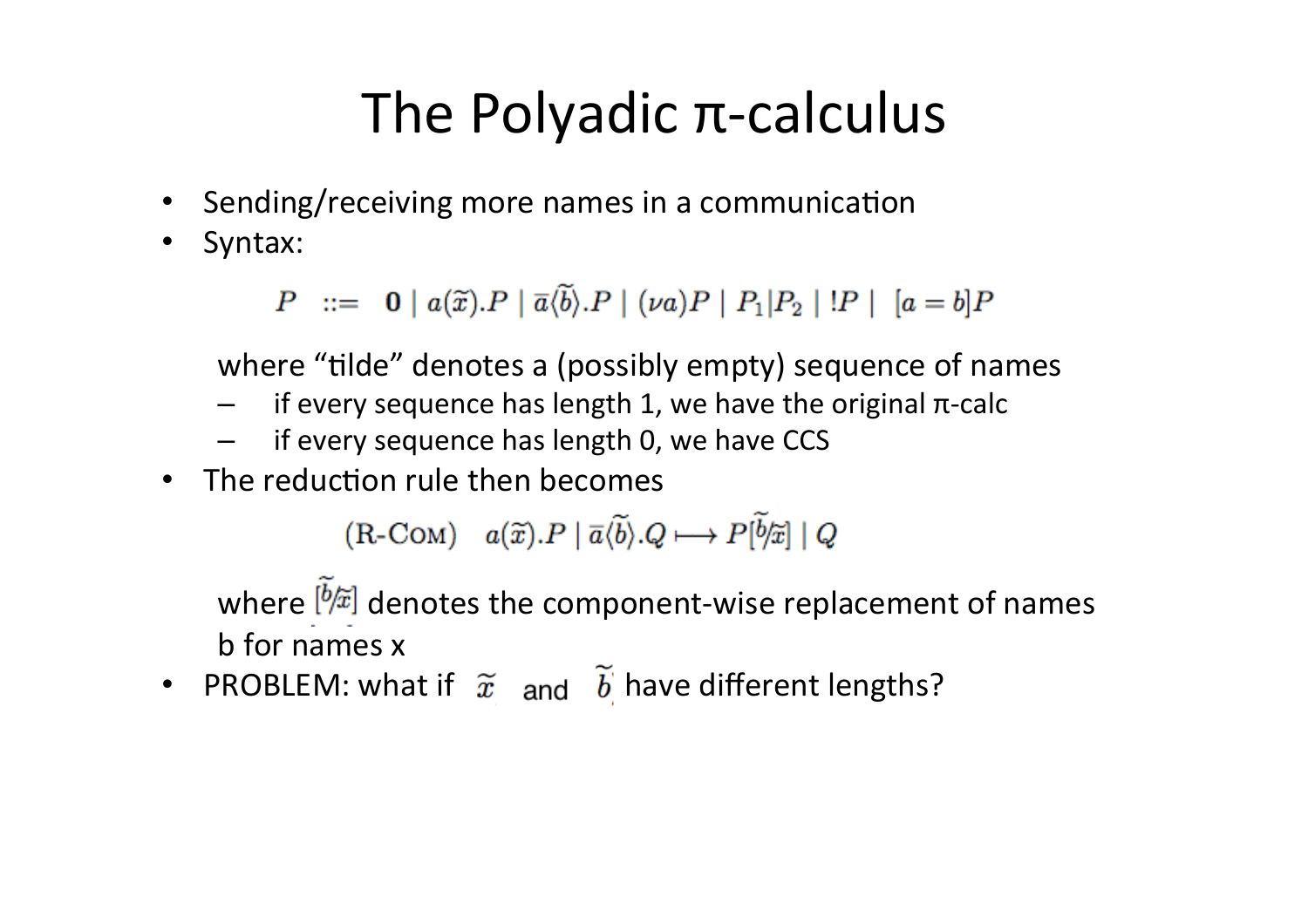• Consider the analogy

input  $\leftrightarrow$  function definition output  $\leftrightarrow$  function invocation

- In any programming language, invoking a function with the wrong number (and type) of parameters is a (type) error, usually caught by the compiler at compile time
- We want to develop a type system that can catch these kinds of errors. Formally:

$$
\begin{array}{lll}\n\text{(E-COM)} \overline{a(\widetilde{x}).P \mid \overline{a} \langle \widetilde{b} \rangle .Q \uparrow} & \text{(E-PAR)} \, \frac{P \uparrow}{P \mid Q \uparrow} \\
\text{(E-RES)} \, \frac{P \uparrow}{(\nu a)P \uparrow} & \text{(E-STRUCT)} \, \frac{P \uparrow}{Q \uparrow} & \text{(E-STRUCT)} \n\end{array}
$$

• Intuitively,  $P \uparrow$  should be read as: "In P there is a communication attempt on the same channel with an arity mismatch among the input and the output".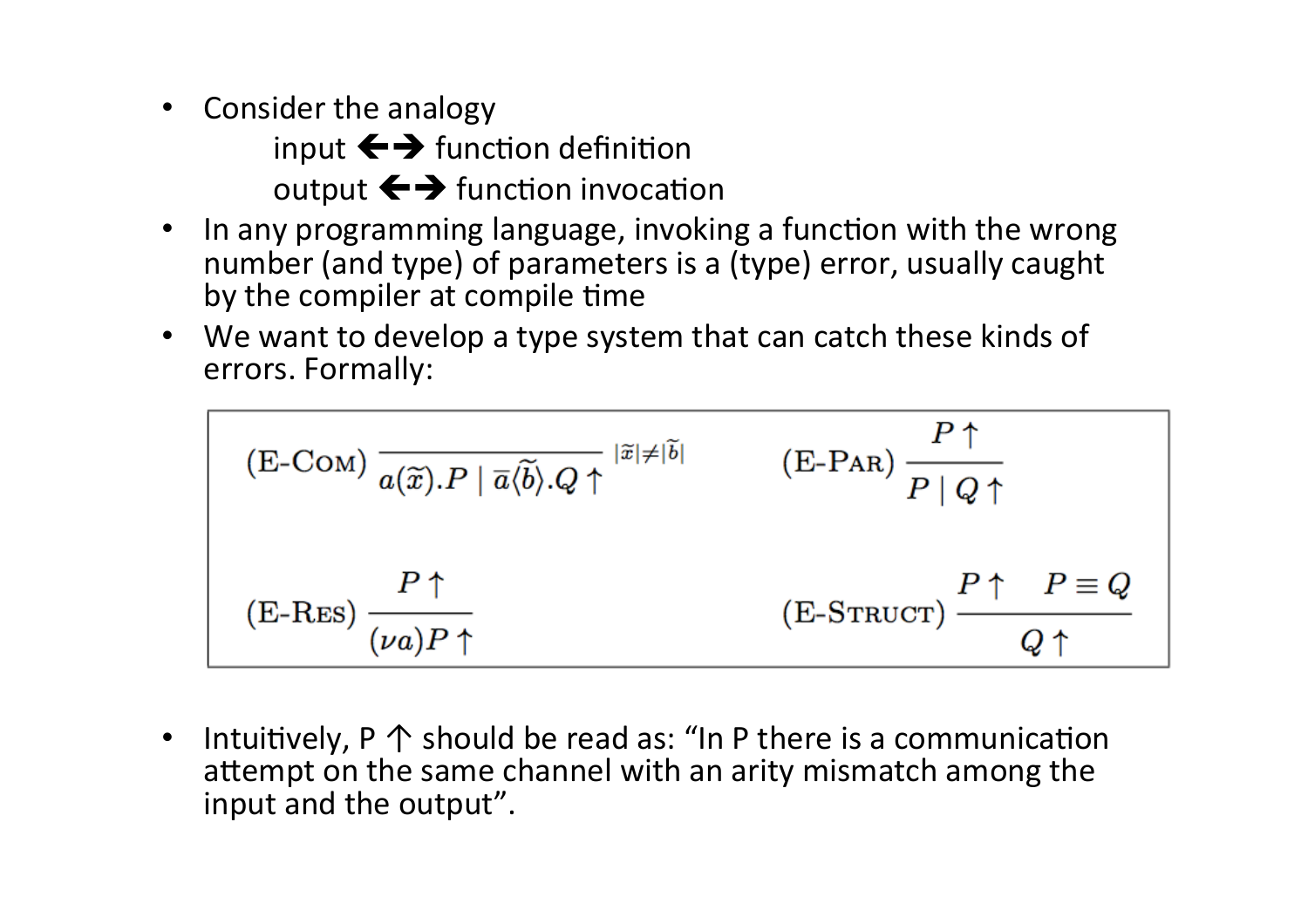#### A first attempt to statically catch run-time errors

- The natural idea is to associate every channel with a type that describes the legal communications along the channel
- Hence, a typing environment  $\Gamma$  is a (partial) mapping from the set of names *N* to the set of types *T*
- Let's choose  $T = \mathbb{N}$

 $\rightarrow$  Γ(a) states the number of names that must be passed in every communication along a

• Some of the typing rules should be:

 $\frac{\Gamma(a) = |\widetilde{b}| \qquad \Gamma \vdash P}{\Gamma \vdash \overline{a}\langle \widetilde{b}\rangle.P}$  $\frac{\Gamma(a)=|\widetilde{x}|}{\Gamma\vdash a(\widetilde{x}).P}$  $\Gamma \vdash P$   $\Gamma \vdash Q$  $\Gamma \vdash P \mid Q$  $\Gamma \vdash 0$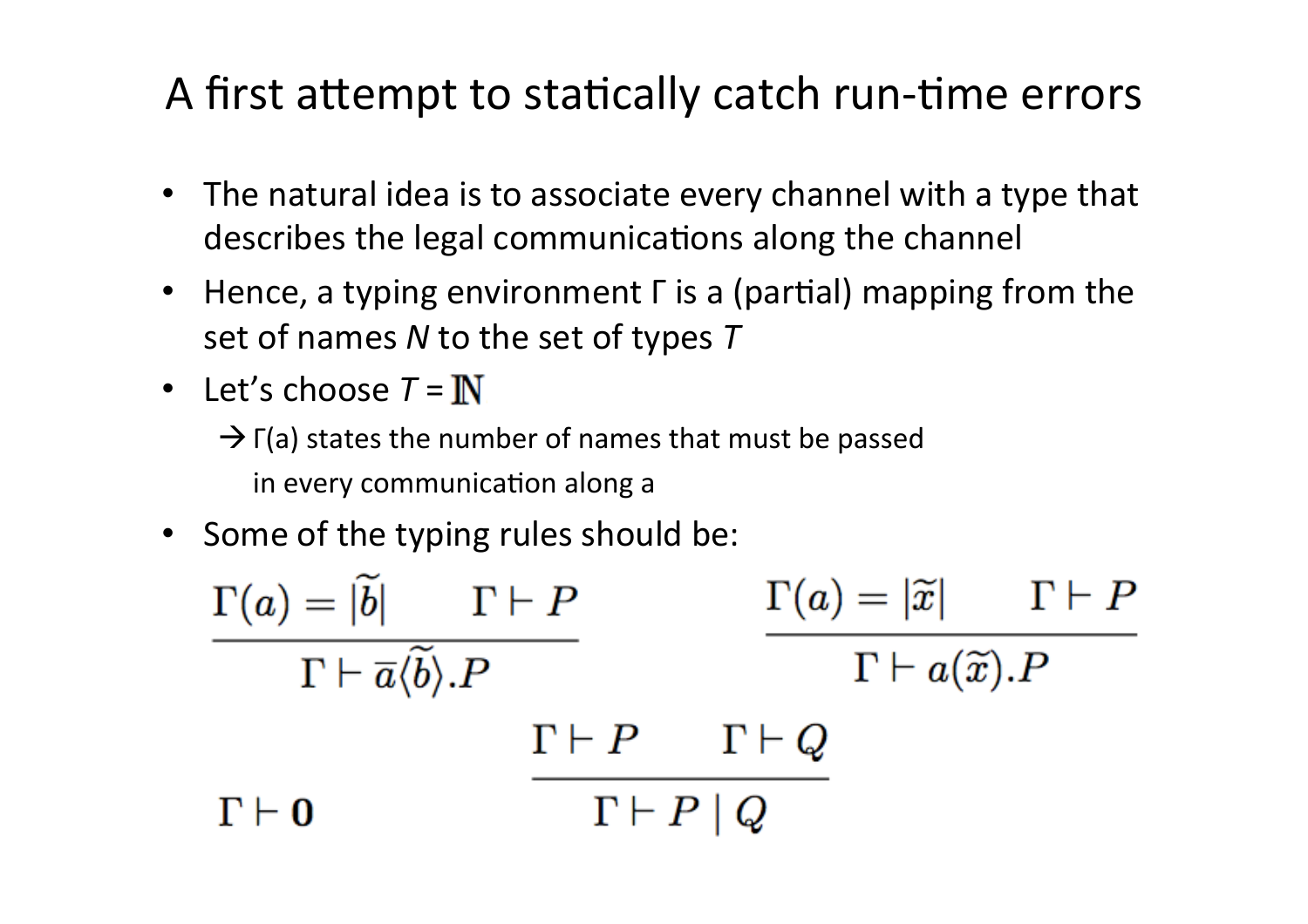- Can  $a\langle b, c \rangle$ .P |  $a(x)$ .Q be typed?
	- $-$  This amounts to finding a typing environment  $\Gamma$ such that we can infer  $\Gamma \vdash \overline{a} \langle b, c \rangle . P \mid a(x).Q$
	- $-$  To type a $\langle b, c \rangle$ .P, it must be that  $\Gamma(a) = 2$
	- $-$  To type a(x).Q, we would need  $\Gamma$ (a) = 1
	- $-$  Impossible, since  $\Gamma$  is a function
- Hence, the given process is not typeable and rejected by the type system, as desired

 $\rightarrow$  indeed,  $a\langle b, c\rangle P|a(x).Q \uparrow$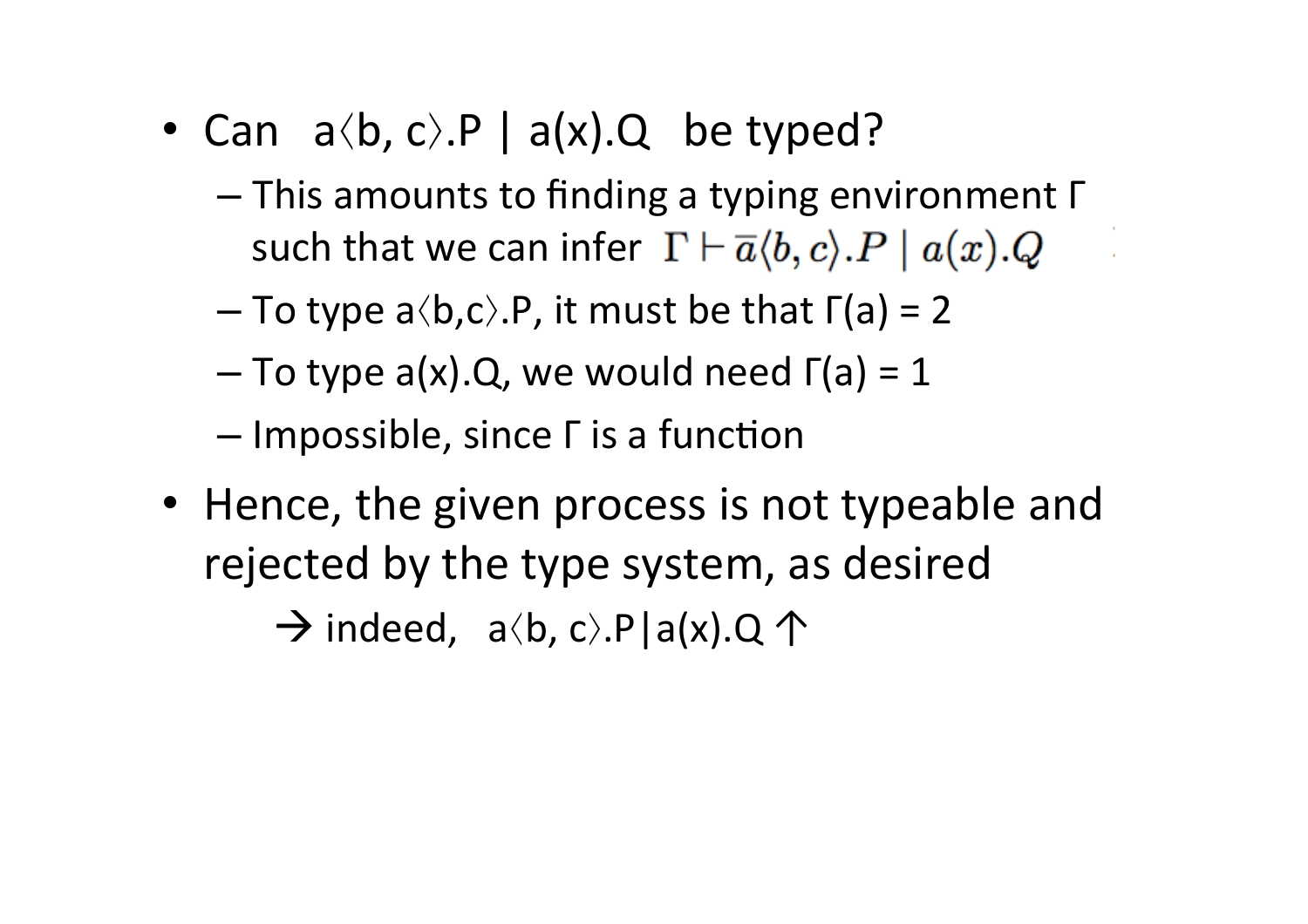- Can we type  $a(x)$ .  $x(z)$  |  $a\langle c \rangle$ .  $c\langle b, b \rangle$ ?
- Consider  $\Gamma$  to be such that  $\Gamma(a) = 1$   $\Gamma(x) = 1$   $\Gamma(c) = 2$
- Then,

|                          | $\Gamma(x) = 1 =  z  \quad \Gamma \vdash \mathbf{0}$ |                       | $\Gamma(c) = 2 =  b, b  \quad \Gamma \vdash \mathbf{0}$                    |
|--------------------------|------------------------------------------------------|-----------------------|----------------------------------------------------------------------------|
| $\Gamma(a) = 1 =  x $    | $\Gamma \vdash x(z) . 0$                             | $\Gamma(a) = 1 =  c $ | $\Gamma\vdash \overline{c}\langle b,b\rangle.$ <b>O</b>                    |
| $\Gamma\vdash a(x).x(z)$ |                                                      |                       | $\Gamma\vdash \overline{a}\langle c\rangle.\overline{c}\langle b,b\rangle$ |
|                          |                                                      |                       |                                                                            |

 $\Gamma \vdash a(x).x(z) \mid \overline{a}\langle c \rangle .\overline{c}\langle b,b \rangle$ 

- PROBLEM: after the first communication we obtain  $a(x).x(z) | a\langle c\rangle.c\langle b, b\rangle \rightarrow c(z) | c\langle b, b\rangle$ that is clearly *not* typeable (as shown before)
- Hence, a well-typed process has reduced to an ill-typed one  $\rightarrow$  this is not desirable from a type system!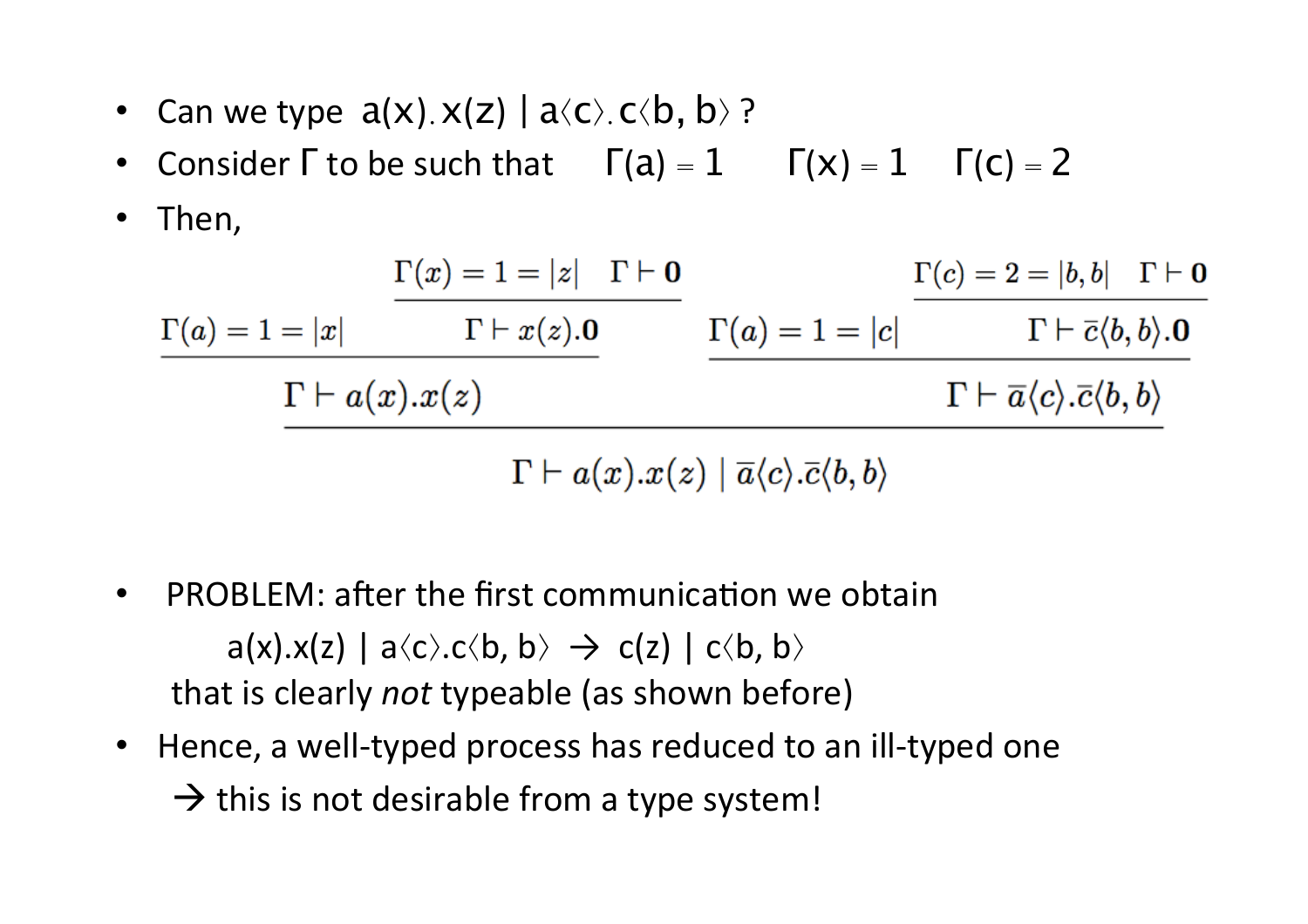#### The Type System for Correct Communications

- We cannot only keep track of the number of the arguments of a communication (as the choice of  $T = \mathbb{N}$  entails)
- Also the type of every exchanged name matters!
	- $\rightarrow$  This is similar to what happens in any language, where not only the number of the arguments of a function, but also their types matter
- We need more informative types, that we now recursively define:

 $T ::= [T1,...,Tk]$  with  $k \ge 0$ 

- The base case of the recursion is when  $k = 0$  (assigned to a channel where no data is exchange)
- A typing environment Γ will be represented as a sequence of name-totype associations  $n1: T1, \ldots$ , nk : Tk such that  $ni \neq nj$  whenever  $i \neq j$ .
- dom( $\Gamma$ ) = {n1,...,nk}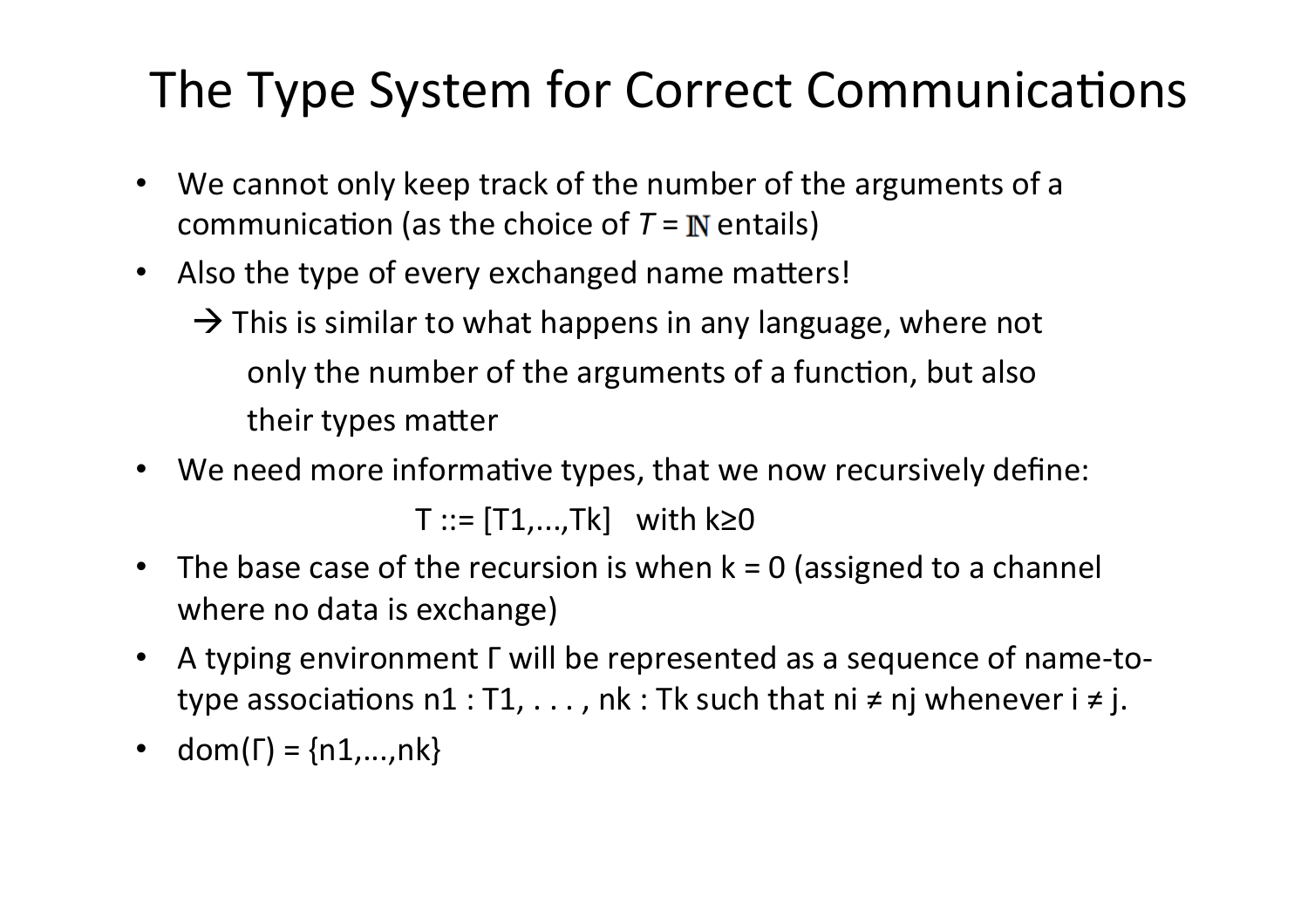#### **Typing Rules**

$$
(T-NIL) \quad \frac{\Gamma \vdash P \quad \Gamma \vdash Q}{\Gamma \vdash \mathbf{0}} \qquad (T-PAR) \quad \frac{\Gamma \vdash P \quad \Gamma \vdash Q}{\Gamma \vdash P \mid Q} \qquad (T-REP) \quad \frac{\Gamma \vdash P}{\Gamma \vdash !P}
$$

$$
(T-MATCH) \quad \frac{\Gamma \vdash P}{\Gamma \vdash [a=b]P} \qquad \qquad (T-RES) \quad \frac{\exists T.\Gamma, a:\, T \vdash P}{\Gamma \vdash (\nu a)P} \quad a \notin dom(\Gamma)
$$

$$
\text{(T-OuT)} \quad \frac{\Gamma(a) = [T_1, \ldots, T_k] \qquad \forall i = 1, \ldots, k.\Gamma(b_i) = T_i \qquad \Gamma \vdash P}{\Gamma \vdash \overline{a}\langle b_1, \ldots, b_k \rangle.P}
$$

$$
(T-IN) \qquad \frac{\Gamma(a) = [T_1, \ldots, T_k] \quad \Gamma, x_1 : T_1, \ldots, x_k : T_k \vdash P}{\Gamma \vdash a(x_1, \ldots, x_k).P} \{x_1, \ldots, x_k\} \cap dom(\Gamma) = \emptyset
$$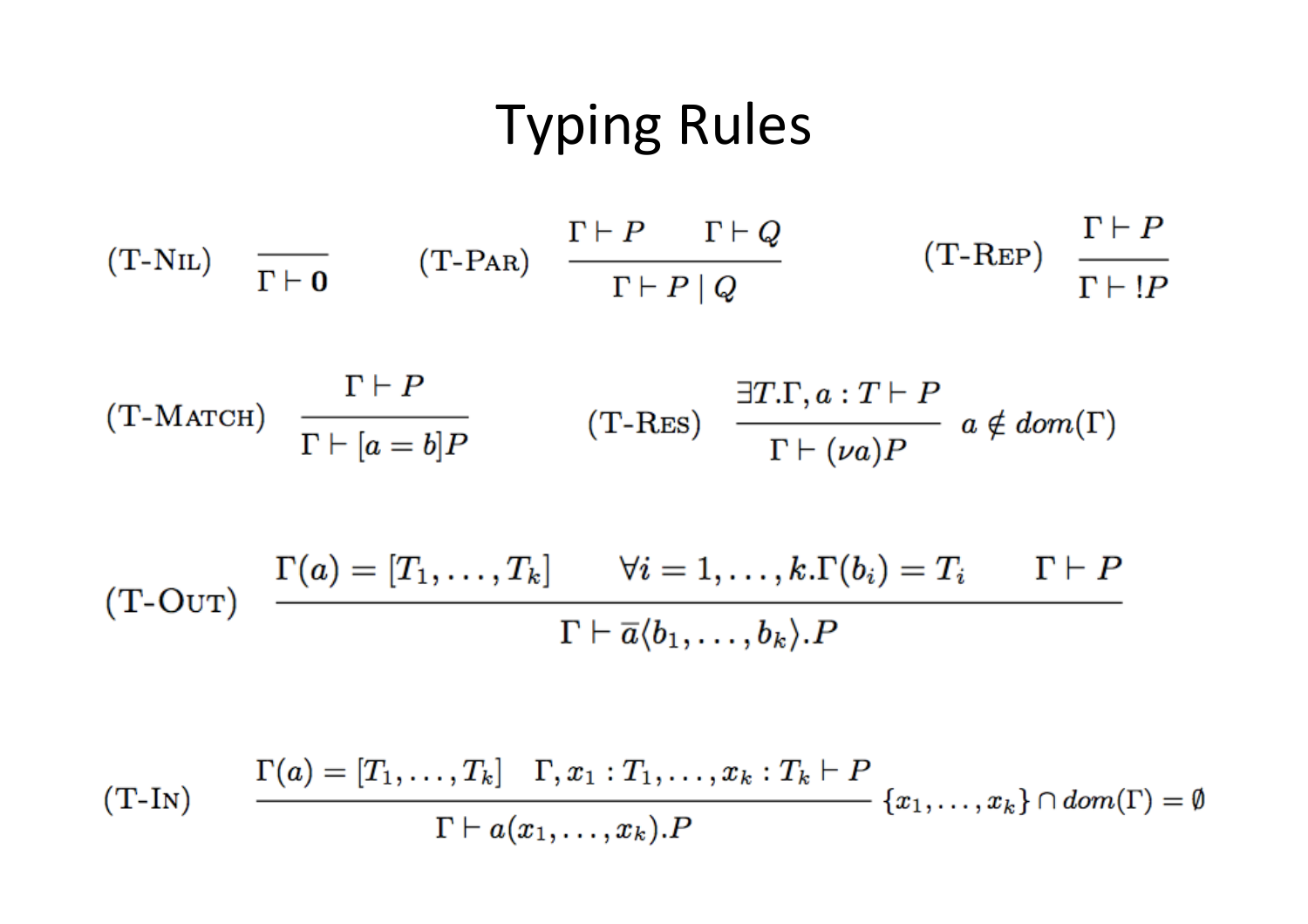#### Checking  $\Gamma \vdash a(x).x(z).0 \mid a\langle c\rangle.c\langle b,b\rangle.0$

 $(\Gamma, x : T)(x) = [T_1] \quad \Gamma, x : T, z : T_1 \vdash \mathbf{0}$  $\Gamma, x : T \vdash x(z).0$  $\Gamma(a) = [T]$  $\Gamma\vdash a(x).x(z).0$  $\Gamma(c) = [T', T']$   $\Gamma(b) = T'$   $\Gamma \vdash \mathbf{0}$  $\Gamma(a) = [T]$   $\Gamma(c) = T$  $\Gamma\vdash \overline{c}\langle b,b\rangle.$  O  $\Gamma \vdash \overline{a}\langle c\rangle .\overline{c}\langle b,b\rangle .\mathbf{0}$ 

The first inference would imply  $T = [T_1]$ , whereas the second one would imply  $T = [T', T']$ 

Hence, we cannot find a  $\Gamma$  that allows us to build a derivation for  $\Gamma \vdash a(x).x(z).0 \mid \overline{a}\langle c \rangle.\overline{c}\langle b,b \rangle.0.$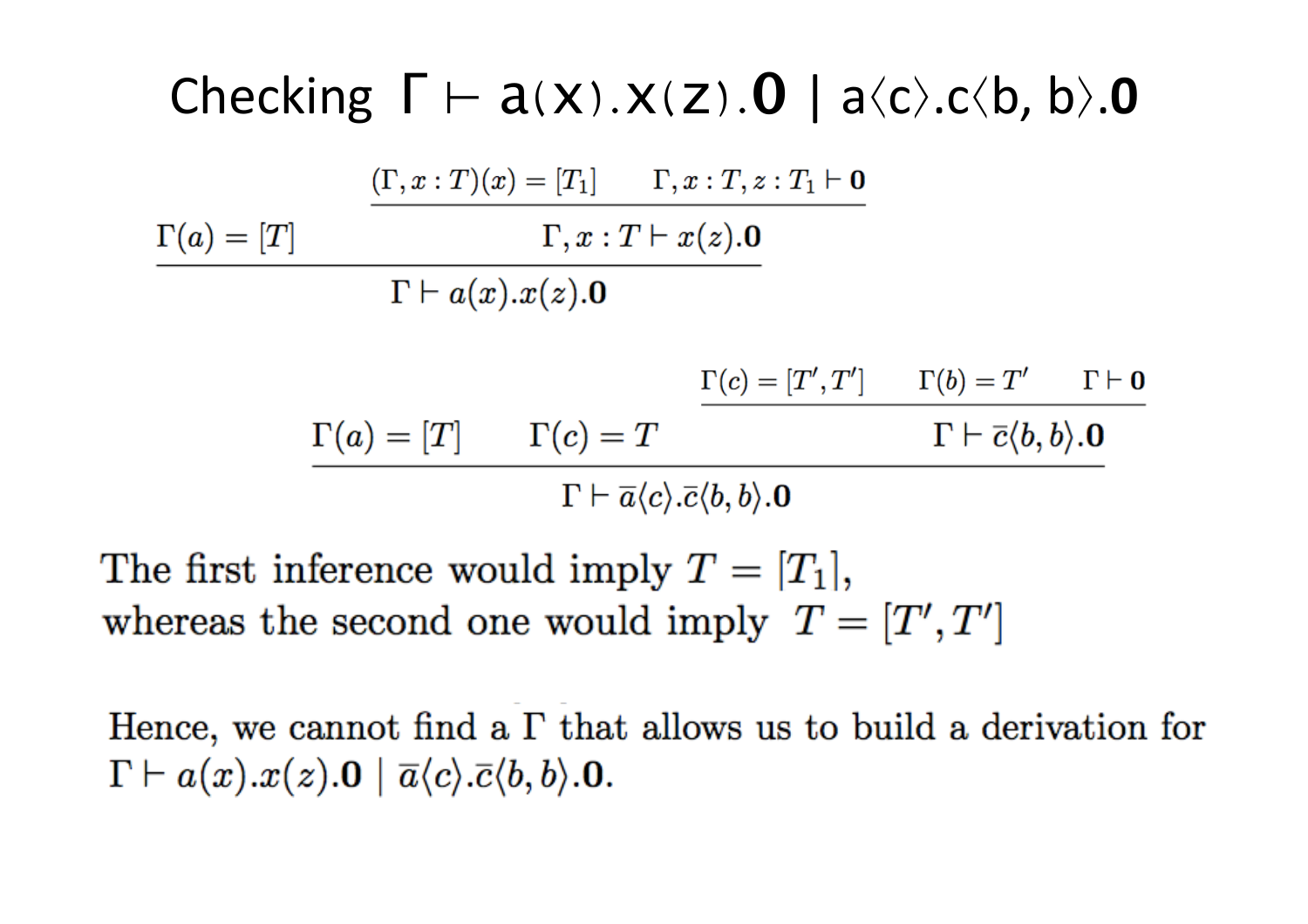#### Soundness of the Type System

**Theorem 9 (Subject Reduction)** If  $\Gamma \vdash P$  and  $P \longmapsto P'$ , then  $\Gamma \vdash P'$ . **Theorem 10 (Type Safety)** If  $\exists \Gamma.\Gamma \vdash P$ , then P  $\not\uparrow$ .

we say that a process P is typeable if there exists  $\Gamma$  such that  $\Gamma \vdash P$ . **Corollary 11** If P is typeable, then  $P' \nless \nmid$ , for every  $P'$  such that  $P \Longrightarrow P'$ .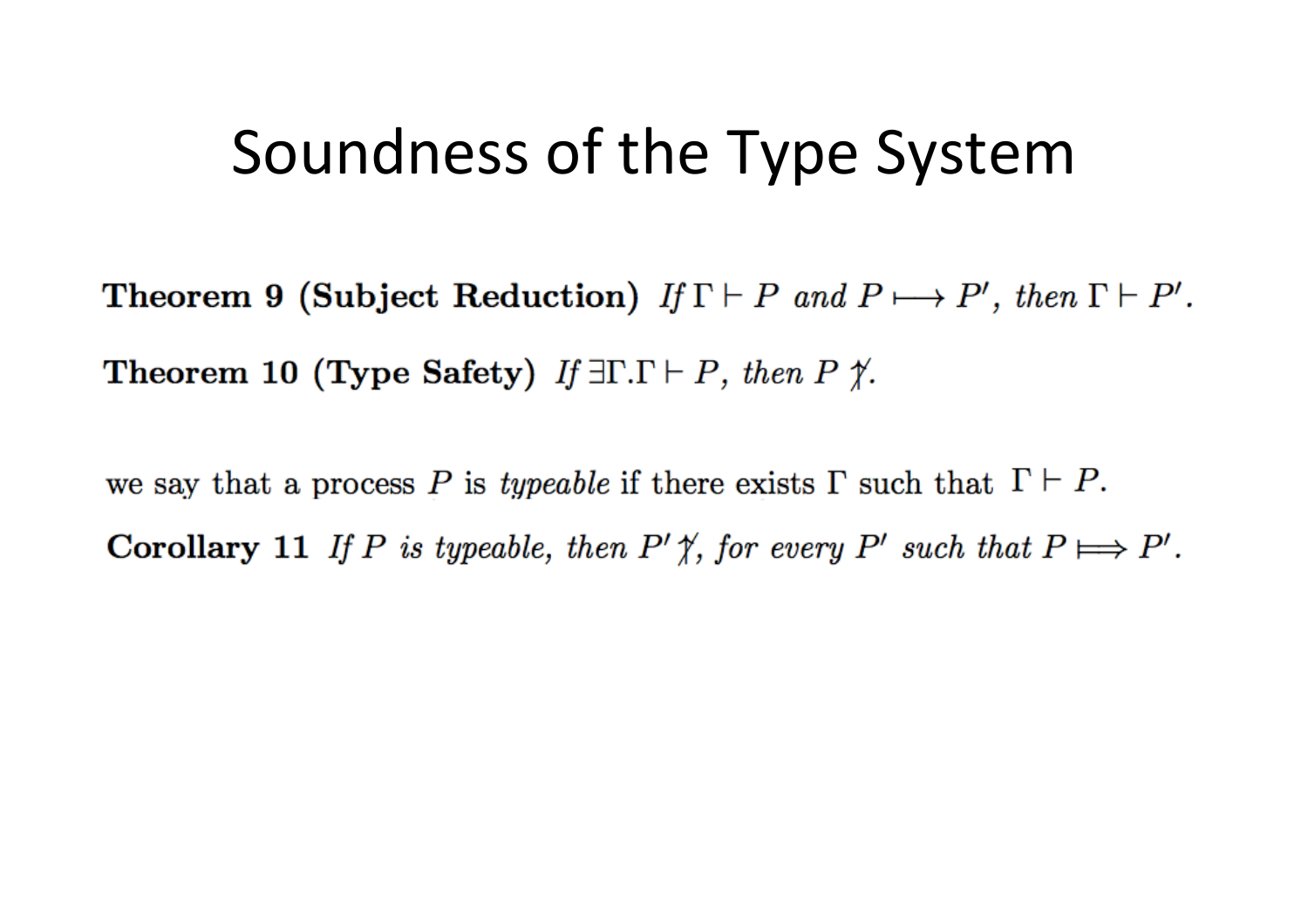# Encoding Poly-π into Monadic-π

- First attempt:
	- translate the 2-ary process a $\langle b, c \rangle$ .P | a(x, y).Q as

 $a\langle b\rangle.a\langle c\rangle.P \mid a(x).a(y).Q$ 

- The problem here is if we consider process  $a\langle b,c\rangle.P$  |  $a(x,y).Q$  |  $a(x,y).R$  (whose encoding would then be  $a\langle b\rangle.a\langle c\rangle.P \mid a(x).a(y).Q \mid a(x).a(y).R)$
- we could have that name b is caught by  $Q$  and name c is caught by R
	- $\rightarrow$  in the original process both names can be caught by only one between O and R!
- Second attempt:
	- translate the 2-ary process a $\langle b, c \rangle$ .P | a(x, y).Q as

 $a\langle b\rangle.b\langle c\rangle.P \mid a(x).x(y).Q$ 

- this solves the problem with process  $a\langle b, c\rangle P \mid a(x, y)$ . Q |  $a(x, y)$ . R
- New problem:  $a\langle b, c \rangle .P \mid a(x, y).Q \mid b(z).R$ 
	- $\rightarrow$  again, it is possible that b is caught by Q and c is caught by R
- SOLUTION: create a new channel, send it over a and then use it to deliver the arguments of the polyadic communication
	- $\rightarrow$  Turn a $\langle b, c \rangle$ .P | a(x, y).Q into (vd)a $\langle d \rangle$ .d $\langle b \rangle$ .d $\langle c \rangle$ .P | a(z).z(x).z(y).Q where d and z are fresh names.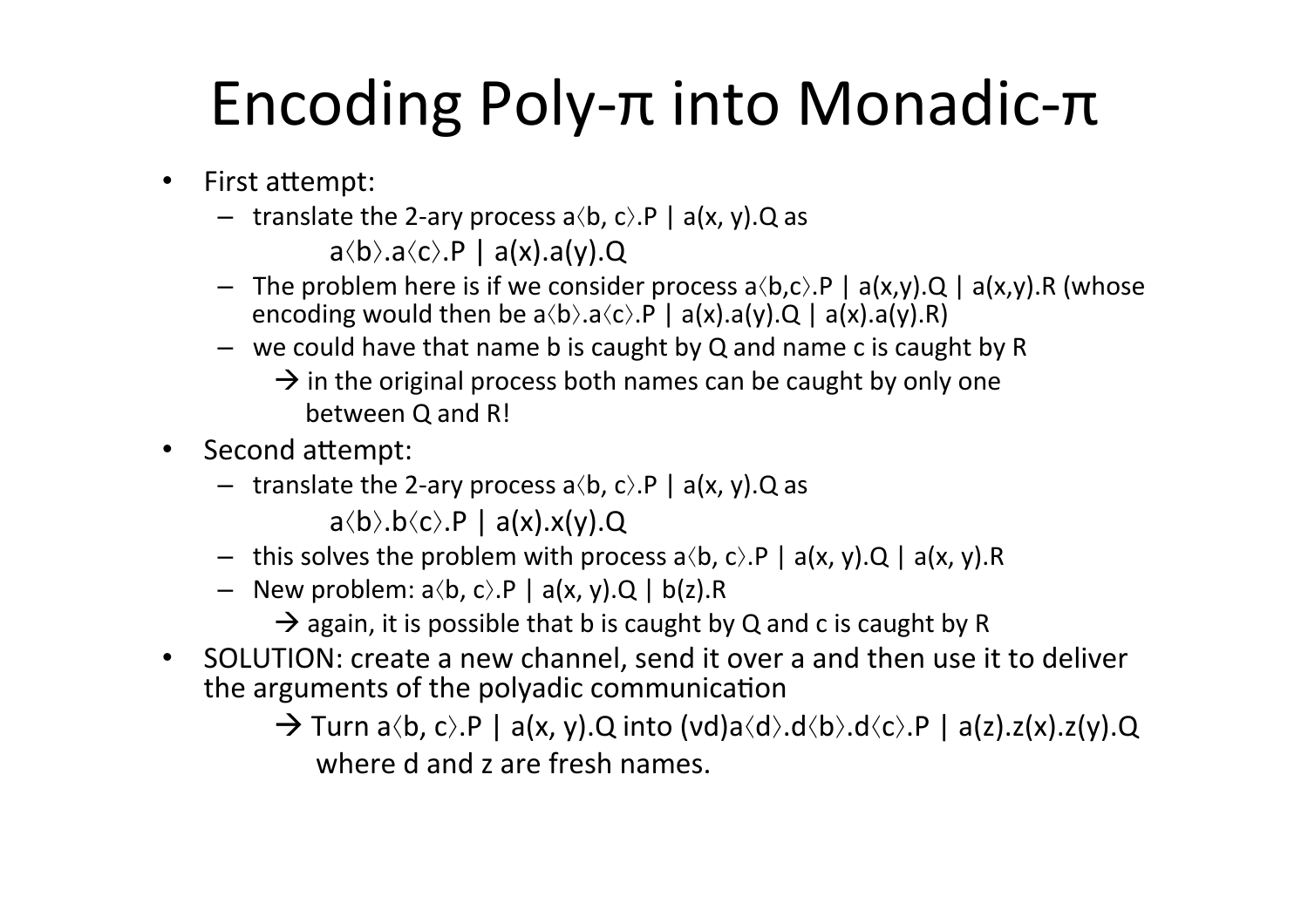#### The encoding

$$
\langle 0 \rangle \triangleq 0
$$
  

$$
\langle \nu a \rangle P \rangle \triangleq \langle \nu a \rangle \langle P \rangle
$$
  

$$
\langle P | Q \rangle \triangleq \langle P \rangle \mid \langle Q \rangle
$$
  

$$
\langle [a = b]P \rangle \triangleq [a = b] \langle P \rangle
$$
  

$$
\langle [P] \rangle \triangleq \langle [P] \rangle
$$

 $\{\overline{a}\langle a_1,...,a_n\rangle.P\} \triangleq (\nu d)\overline{a}\langle d\rangle.\overline{d}\langle a_1\rangle.\cdots.\overline{d}\langle a_n\rangle.\langle P\}$  for  $d \notin fn(a,a_1,..,a_n,P)$  $\{a(x_1,...,x_n).P\} \triangleq a(z).z(x_1). \cdots .z(x_n).$  (P) for  $z \notin fn(a,x_1, ..., x_n, P)$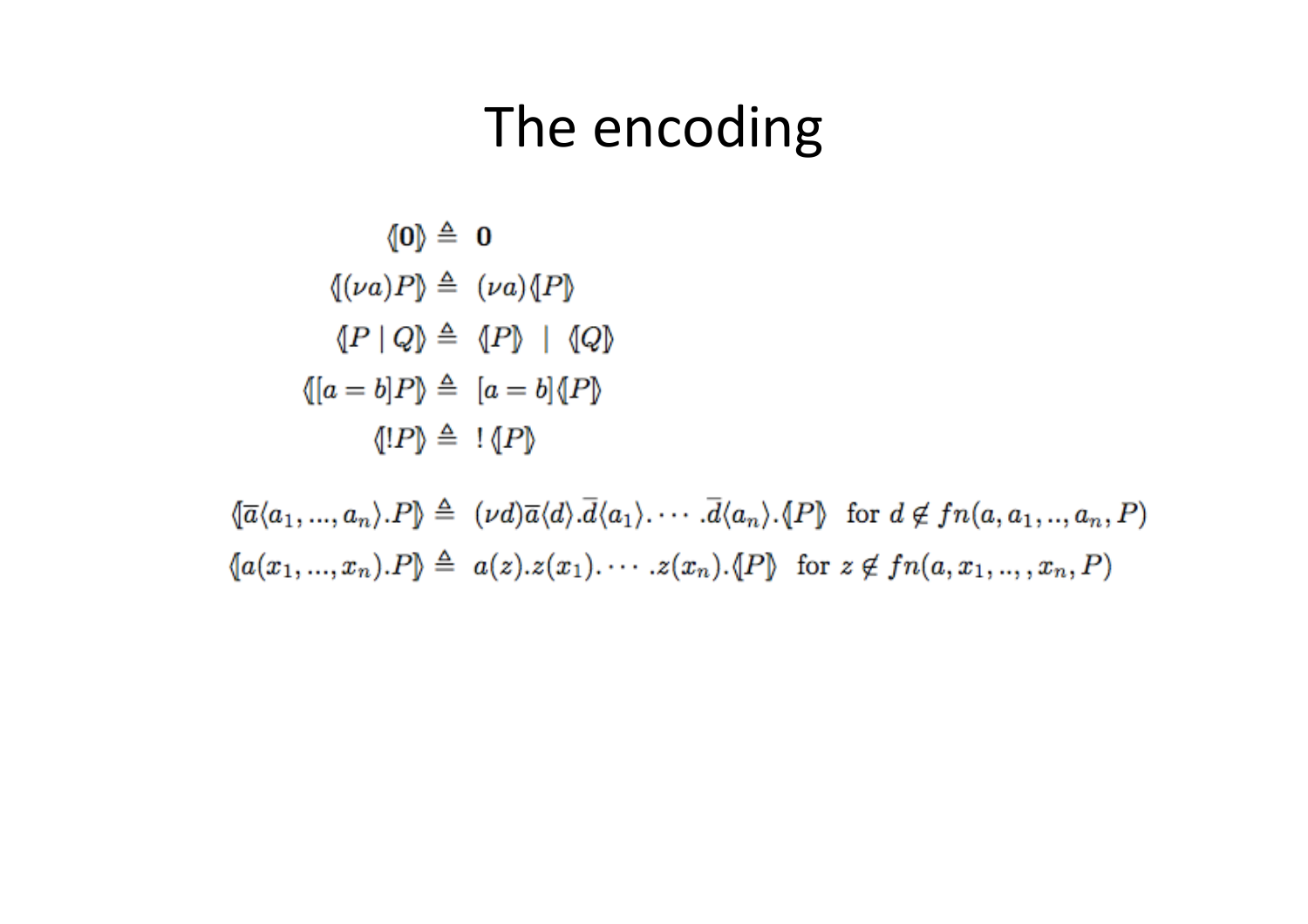### On the Properties of an Encoding

- *Computational cost of performing an action:* a single polyadic communication yields n+1 monadic communications
	- $\rightarrow$  this is very close to the best we can imagine, since every n-ary communication requires at least n monadic communications
- The most important thing we have to check is that the source process and its encoding "behave in the same way"
- Operational correspondence:
	- $-$  *If*  $P \rightarrow P'$ *, then*  $\langle |P| \rangle \Rightarrow \langle |P'| \rangle$

if a polyadic process  $P$  reduces to some  $P'$ , the corresponding

monadic process reduces (in some steps) to the encoding of P'

 $\rightarrow$  the behavior of the source process is preserved by its translation

 $-$  *if*  $\langle$ [P] $\rangle$   $\rightarrow$  Q, then there exists P' s.t. P  $\Rightarrow$  P' and Q  $\Rightarrow$   $\langle$ [P'] $\rangle$ 

if the encoding of P reduces to some process Q (that, in general, is not an encoding), then Q must always converge to the encoding some reduct of an encoding eventually reduces to the encoding of some polyadic process.

 $\rightarrow$  the translation does not add any new behavior

• The encoding enjoys many other good properties

 $\rightarrow$  polyadic and monadic  $\pi$ -calculus have the same expressive power

• REMARK: the encoding just shown satisfies all these good properties only we restrict to well-typed polyadic processes

 $\rightarrow$  for non-typeable processes, no encoding exists that satisfies a

'reasonable' set of properties.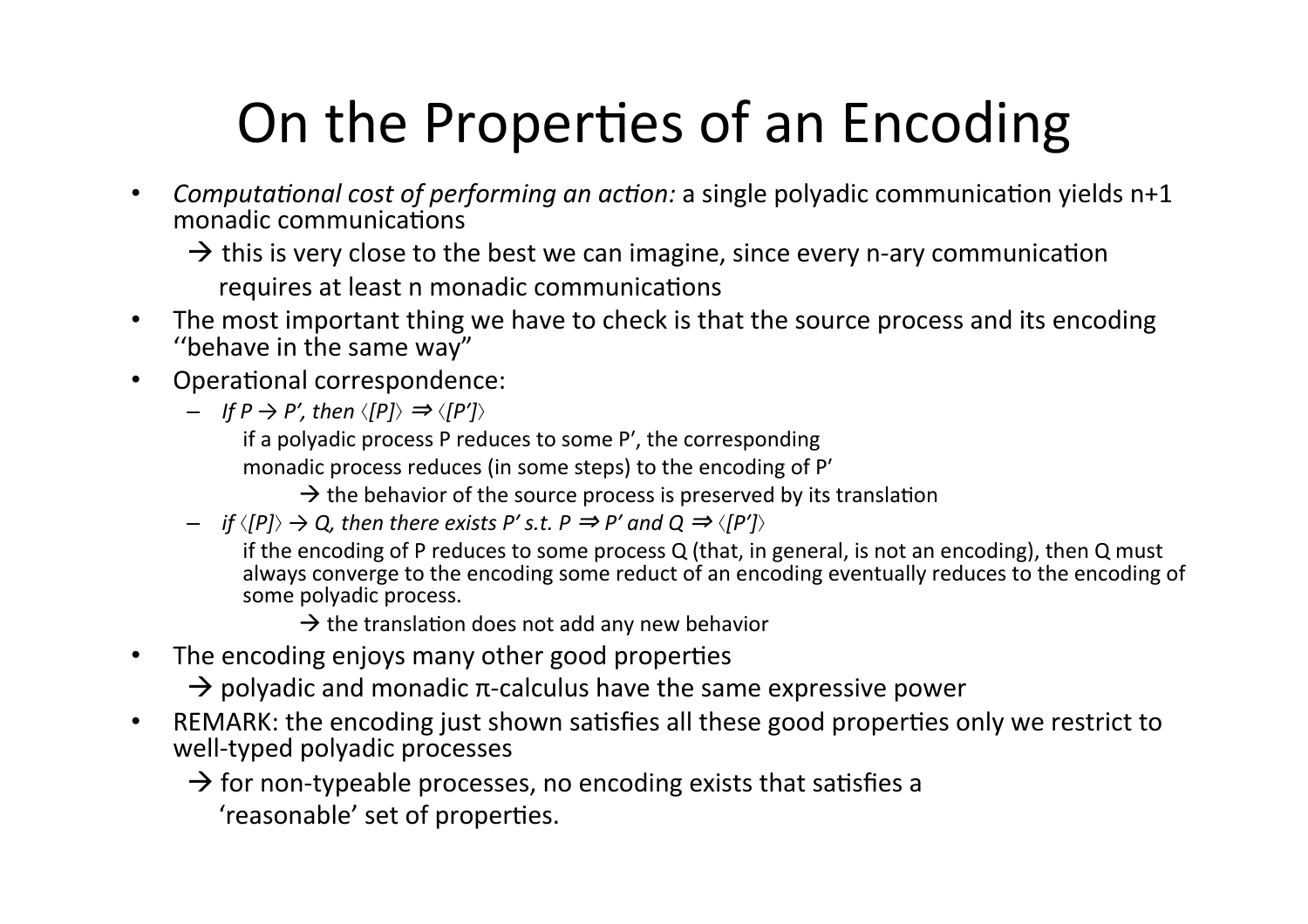### Asynchronous π-calculus

- Communication in  $\pi$ -calculus:
	- $-$  blocking input: the continuation process P is suspended until the input prefix synchronizes with some output
		- $\rightarrow$  necessary, since P cannot proceed until it knows the real message
	- blocking output: process Q is suspended until its message is received by some other process
- Blocking outputs are less natural. Examples:
	- exchange of e-mails/text-messages
	- $-$  information put on a web-page

– ... 

- Asynchronous communication: the sender and the receiver do not synchronize to communicate
	- $\rightarrow$  Sending and receiving a message happen in two different moments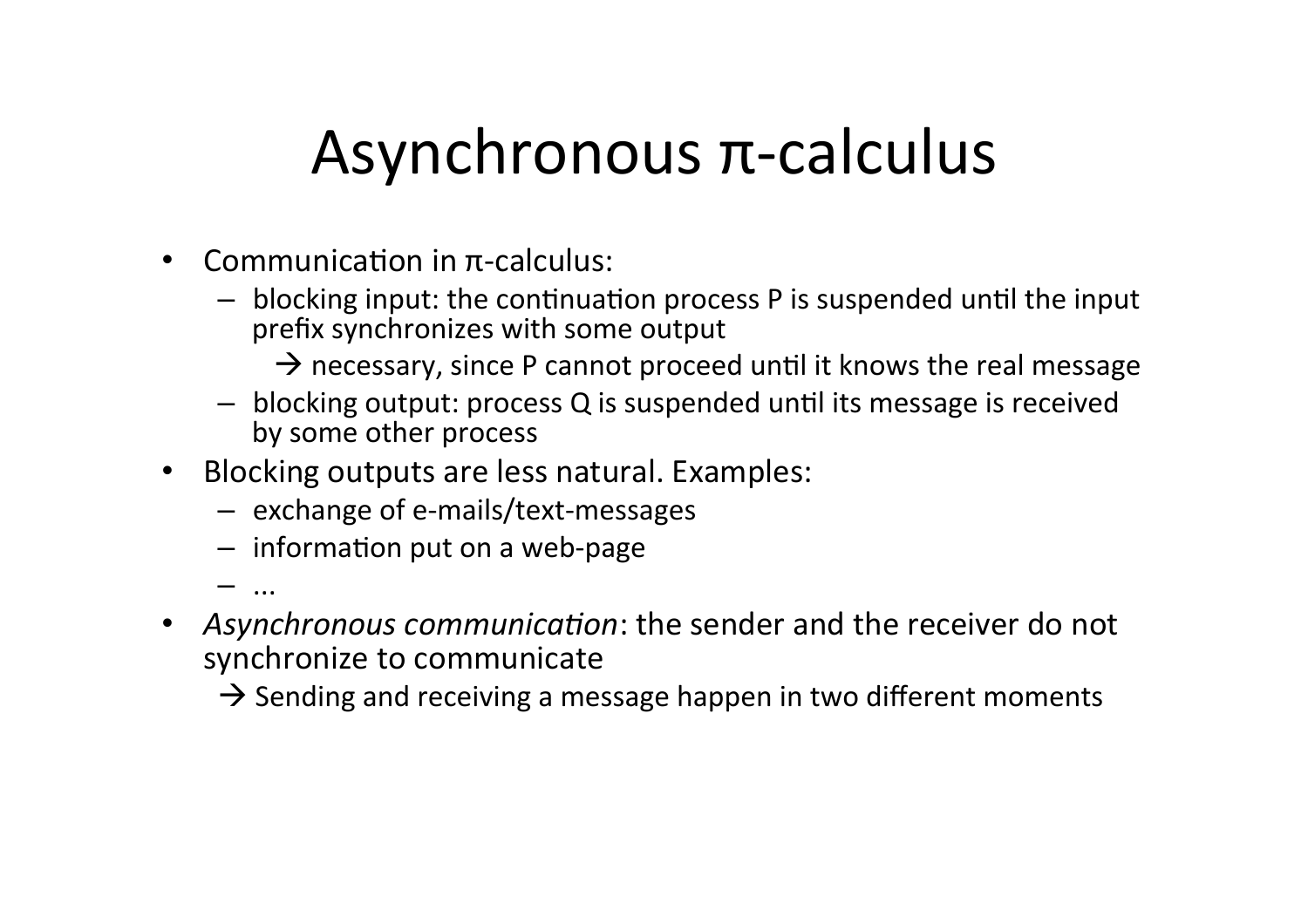### On Modelling Asynchrony

• First way: replace rule (R-Com) with two rules:

 $(R\text{-}SND)$   $\overline{a}\langle b\rangle \cdot P \longmapsto \overline{a}\langle b\rangle \mid P$   $(R\text{-}RCV)$   $a(x)\cdot P \mid \overline{a}\langle b\rangle \longmapsto P[b/x]$ 

- $-$  This is the solution that better models reality
- $-$  However, it is not used in practice for a 'philosophical' reason: we would have two basic axioms that model the single basic computation step of the  $\pi$ -calculus
- Second way: modify the syntax to exclude output prefixes:

 $P ::= \mathbf{0} | a(x).P | \overline{a} \langle b \rangle | P_1 | P_2 | (\nu n)P | P | [a = b]P$ 

- $-$  Output are not blocking by construction
- $-$  Only one axiom for communication (in place of (R-Com):

 $a(x).P \mid \overline{a}\langle b \rangle \longmapsto P[b/x]$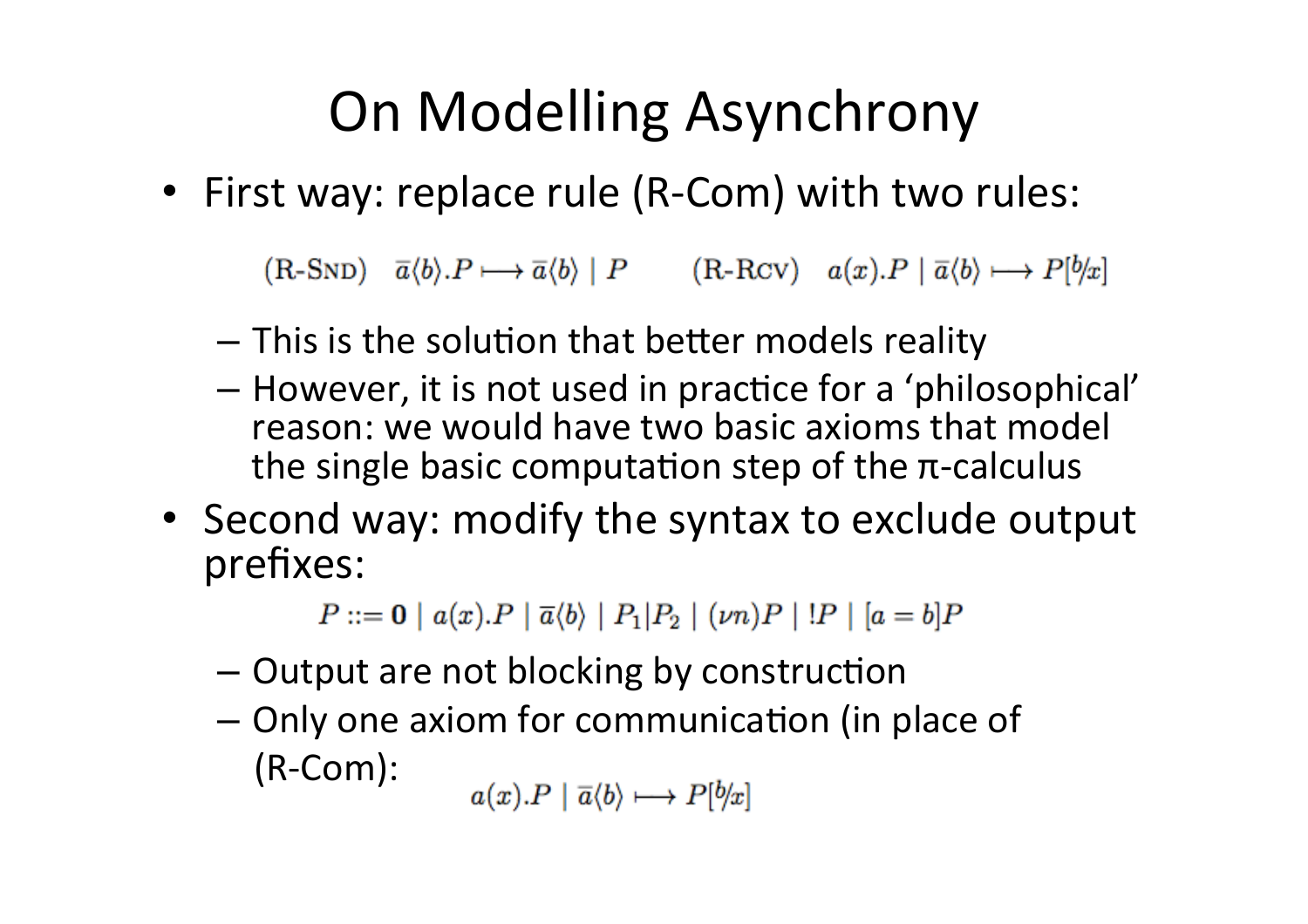### Enconding Synchrony into Asynchrony

How can we encode  $a(x)$ .P |  $a\langle b \rangle$ .Q ?

• First attempt:

 $a(x) \cdot (c \langle d \rangle |P)$  |  $a \langle b \rangle |c(y) \cdot Q$ 

- Problems:
	- $a(x) \cdot (c \cdot d) \mid P$  |  $a \cdot b$  |  $c(y) \cdot Q$  |  $c(z) \cdot R$  $\rightarrow$   $\rightarrow$  P[b/x] | c(y).Q | R[d/z]
	- $a(x) \cdot (c \langle d \rangle \mid P) \mid a \langle b \rangle \mid c(y) \cdot Q \mid c \langle d \rangle \cdot R$  $\rightarrow$  a(x).(c $\langle d \rangle$  | P) | a $\langle b \rangle$  | Q[d/y] | R
- So, the ack channel c must be restricted
- Second attempt:

a(y).y(x).(y $\langle d \rangle$ |P) | (vc)(a $\langle c \rangle$  | c $\langle b \rangle$  | c(x).Q)

- $-$  Problem: Q can be unblocked by itself
- Third attempt:

a(y).(y $\langle d \rangle$ |y(x).P) | (vc)(a $\langle c \rangle$ |c(x).(c $\langle b \rangle$ |Q))

– Problem: P can be consume the ack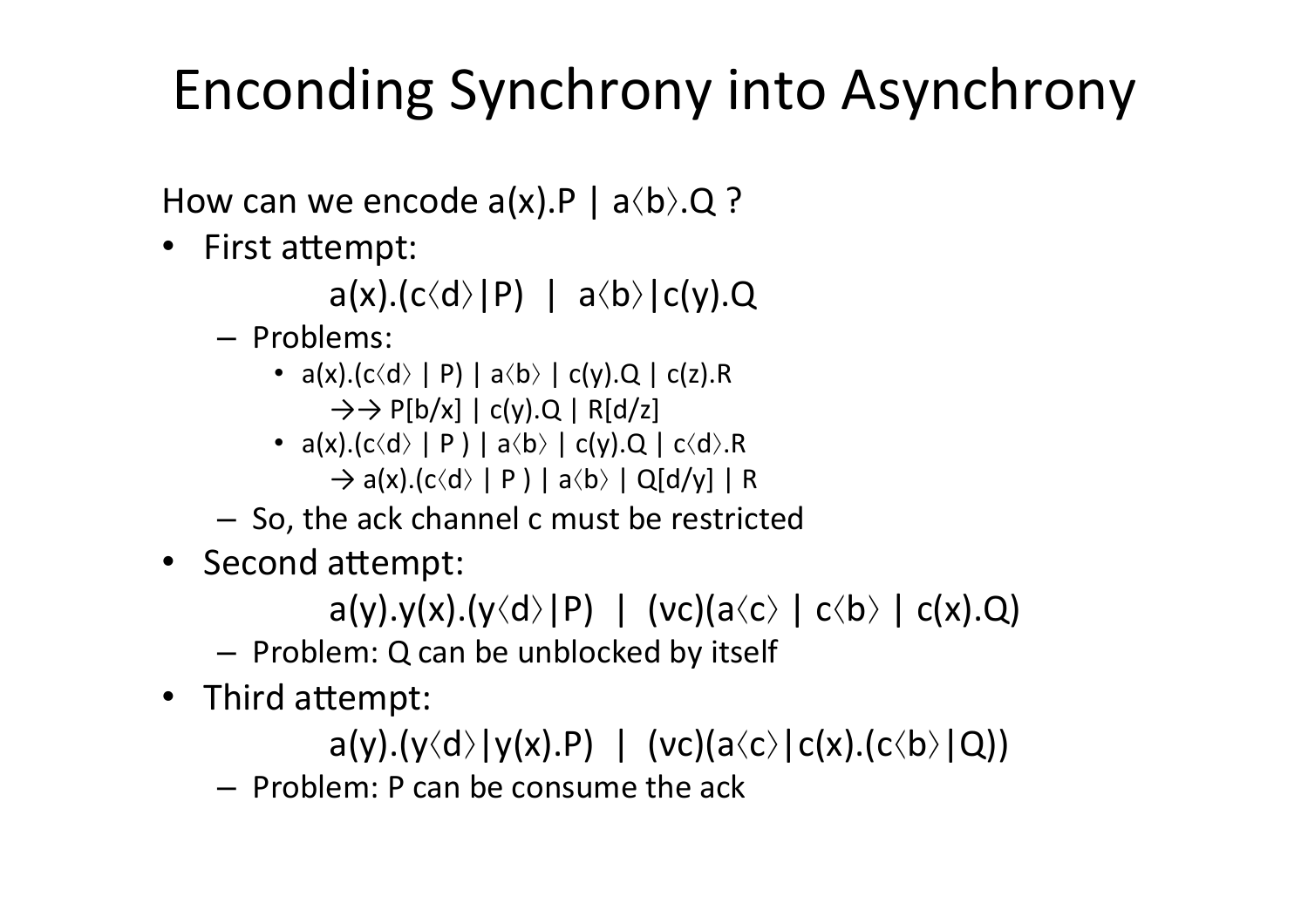## The encoding

$$
\begin{array}{rcl}\n\llbracket 0 \rrbracket & \triangleq & 0 \\
\llbracket P_1 | P_2 \rrbracket & \triangleq & \llbracket P_1 \rrbracket \mid \llbracket P_2 \rrbracket \\
\llbracket \llbracket P \rrbracket & \triangleq & \llbracket P \rrbracket \\
\llbracket (vn)P \rrbracket & \triangleq & \llbracket \nu n \rrbracket \llbracket P \rrbracket \\
\llbracket a = b \rrbracket P \rrbracket \\
\llbracket a = b \rrbracket P \rrbracket \\
\llbracket \overline{a} \langle b \rangle . P \rrbracket & \triangleq & \llbracket \nu c \rangle (\overline{a} \langle c \rangle \mid c \langle y) . (\overline{y} \langle b \rangle \mid \llbracket P \rrbracket)) \quad \text{for } c, y \notin fn(P) \\
\llbracket a(x). P \rrbracket & \triangleq & a(z). (\nu d) (\overline{z} \langle d \rangle \mid d(x). \llbracket P \rrbracket) \quad \text{for } d, z \notin fn(P)\n\end{array}
$$

• Also this encoding satisfies operational correspondence and many other good properties  $\rightarrow$  Synchnony and Asynchrony have the same expressive power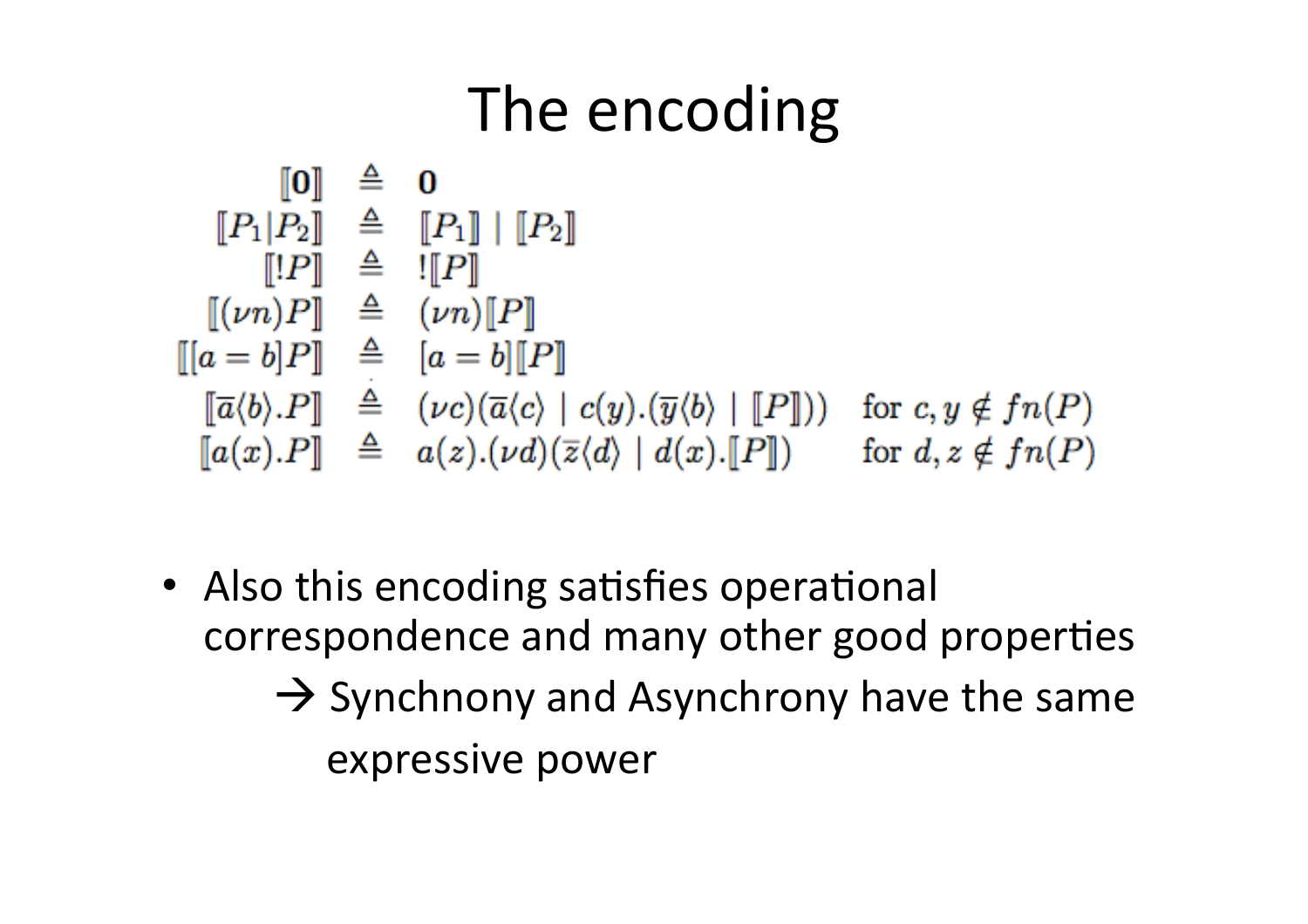#### Higher Order π-calculus

- a  $\pi$ -calculus where messages can be processes as well
- This very naturally models scenarios where executable code is sent during an interaction:
	- $-$  e-mail with attachments
	- $-$  java applets downloaded from a web page
	- $-$  remote code evaluation
- Let X be a generic process variable chosen from the set V, disjoint from N
- The syntax:  $P ::= \mathbf{0} | P_1|P_2 | (\nu n)P | [a = b]P | a(\theta).P | \overline{a}\langle \eta \rangle.P | X$  $\begin{array}{ccc} \eta & ::= & b | P \\ \theta & ::= & x | X \end{array}$
- Communication rule:  $a(\theta).P \mid \overline{a}\langle \eta \rangle.Q \longmapsto P\left[\frac{\eta}{\theta}\right] \mid Q$
- EXAMPLE:  $a(X).(X|X) | a \langle R \rangle \rightarrow R | R$
- REMARK: a type system is necessary to statically rule out erroneous terms like  $a(X) \cdot (X|X) \mid a \langle b \rangle$  or  $a(x) \cdot x(y) \mid a \langle P \rangle$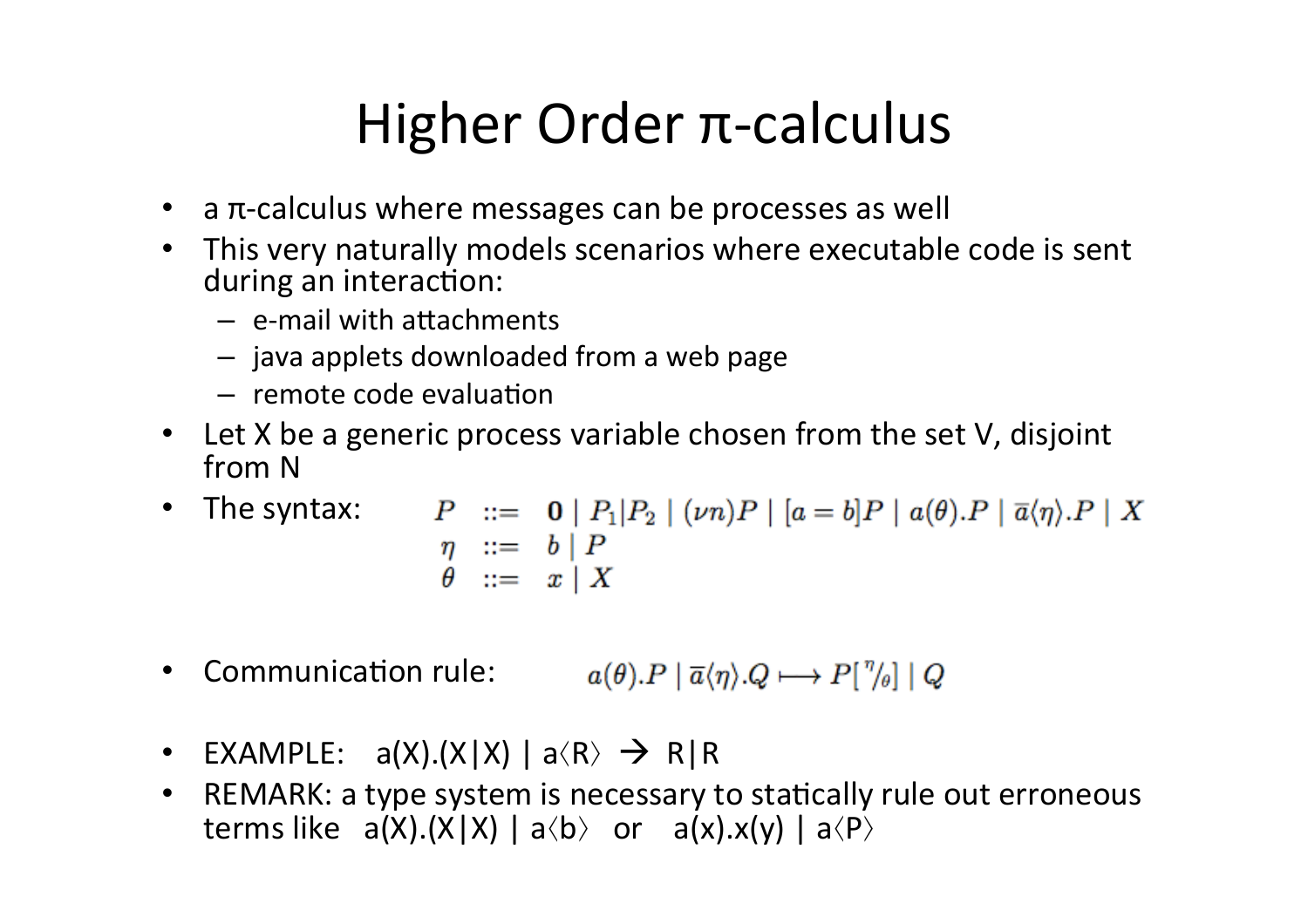## Encoding Replication

- *Duplicator:*  $D_a = a(X) \cdot (X \mid a \langle X \rangle)$
- *Replicator:*  $R(P) = (va)(D_a | a \langle P | D_a \rangle)$  for a fresh
- R(P)  $\rightarrow$  (va)((P|D<sub>a</sub>) | a $\langle$ P|D<sub>a</sub> $\rangle$ )  $\equiv$  P | (va)(D<sub>a</sub> | a $\langle$ P|D<sub>a</sub> $\rangle$ )  $=$  P  $\vert R(P)$
- The only difference between  $R(P)$  and  $P$  is that every activation of a copy of P here requires a reduction, whereas, by using  $(S-Rep)$  and  $(R-Struct)$ , in a single reduction many copies can be simultaneously activated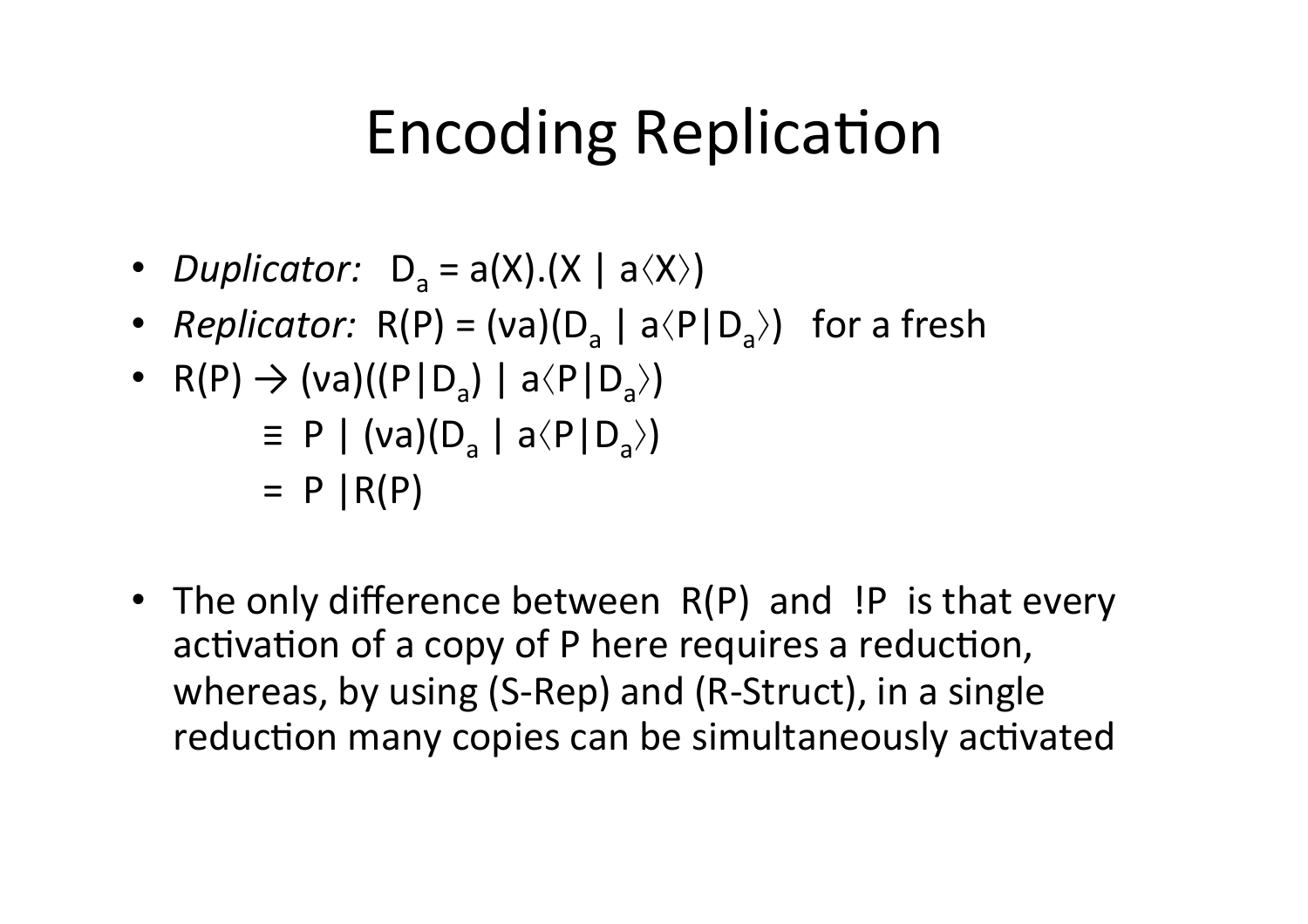#### Encoding HOπ into π

- Given a higher-order process P, let us consider a partial function  $\phi: V \rightarrow N$  such that im( $\phi$ )  $\cap$  n(P) =  $\emptyset$
- Encoding:

$$
\begin{array}{rcl}\n\llbracket a(X).P \rrbracket & \triangleq & a(x).[\![P]\!] & \text{for } x = \varphi(X) \\
\llbracket \overline{a}\langle P\rangle.Q \rrbracket & \triangleq & (\nu n)\overline{a}\langle n\rangle.([\![Q]\!] \mid !n() .[\![P]\!]) & \text{for } n \notin fn(P,Q) \cup im(\varphi) \\
\llbracket X \rrbracket & \triangleq & \overline{x}\langle \rangle & \text{for } x = \varphi(X)\n\end{array}
$$

where  $n()$  and  $x\Diamond$  denote and input/output with a useless argument

```
EXAMPLE: a(X).(X \mid X) \mid a \langle P \rangle \rightarrow P \mid PBy encoding it, we obtain:
       a(x). (x \leftrightarrow x \leftrightarrow x) \mid (vn)a \leftrightarrow (0 \mid ln().P)\rightarrow (vn)(n⟨⟩ | n⟨⟩ | !n().P)<br>\rightarrow (vn)(n⟨⟩ | !n().P | P)<br>\rightarrow (vn)(!n().P | P | P)
               \equiv (vn)(!n().P) | P | P
               	 	 ∼		P	|	P	 					since		(νn)(!n().P)	∼ 0
```